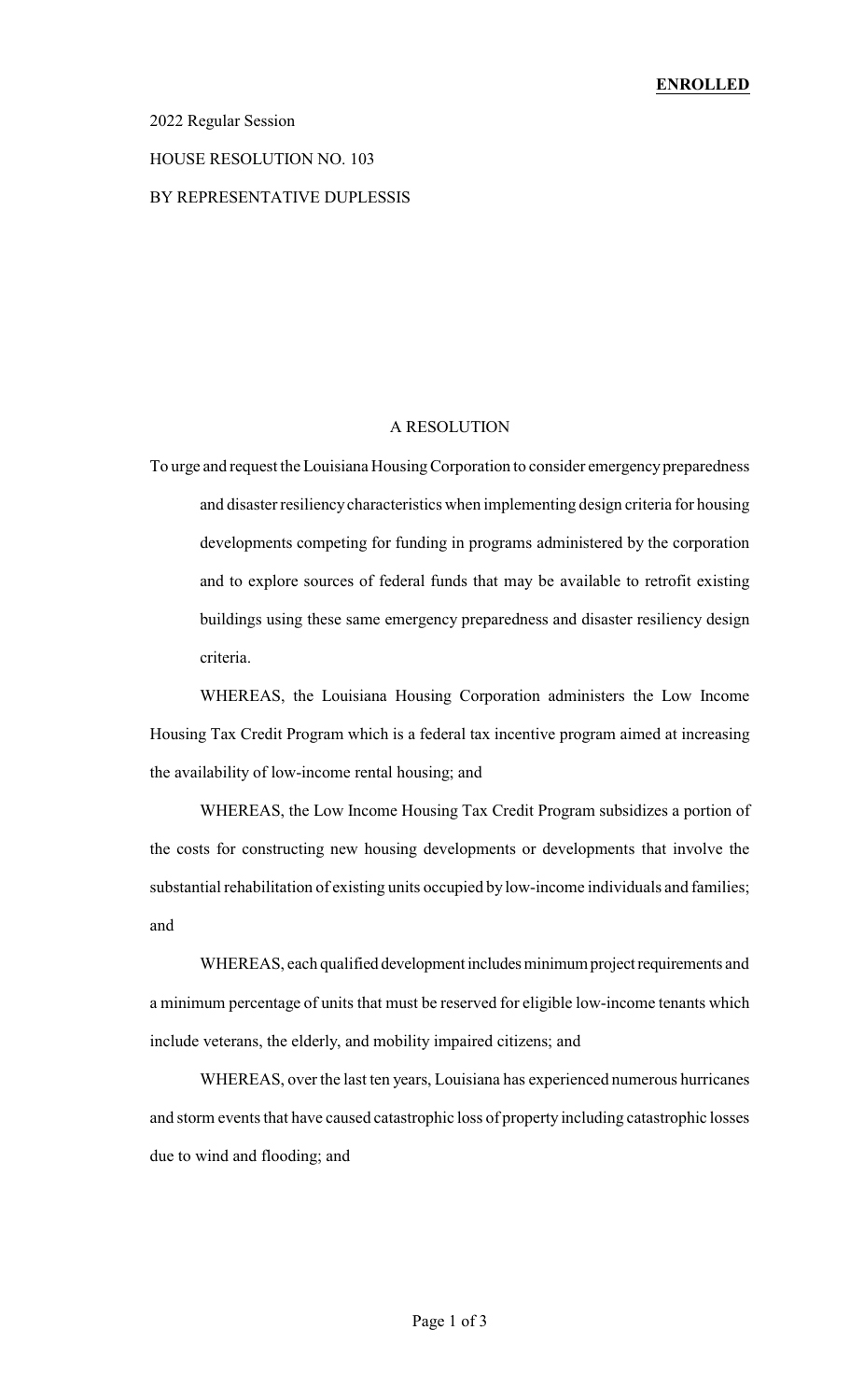WHEREAS, tenants of low- and moderate-income housing developments can be particularly vulnerable during hurricanes and flooding events because they may lack the ability to evacuate for extended periods of time or otherwise mitigate property damage and losses; and

WHEREAS, because Louisiana is particularly vulnerable to hurricanes and other storm and flooding events, it is imperative that emergency preparedness and disaster resiliency characteristics become integral components of the minimum design criteria for new low- and moderate-income housing developments; and

WHEREAS, in 2019, the Louisiana Housing Corporation administered a Piggyback Resilience Initiative -Mixed Income (PRIME) program which provided sixty-million dollars in Community Development Block Grant Disaster Recovery funds to multifamily housing developments which primarily benefitted low- and moderate-income populations; and

WHEREAS, eligible sites for the PRIME program included mandatory disaster resilience criteria, including fortified commercial roof standards, multi-hazard risk and vulnerability assessments, surface storm water management, access to potable water during emergencies, and resilient energy systems including flood proofing of lower floors and islandable power including efficient and portable generators and backflow preventors; and

WHEREAS, the Louisiana Housing Corporation should consider disaster resilience criteria such as those included in the PRIME program for all of the housing developments competing for funding administered by the corporation in order to mitigate property losses and the hardship that extended evacuations cause for the tenants who live in housing developments; and

WHEREAS, the Louisiana Housing Corporation should also explore sources of federal funds that may be available to retrofit existing buildings that a portion of construction costs were financed through federal incentive programs administered by the Louisiana Housing Corporation to include these same emergency preparedness and disaster resiliency design criteria so as to mitigate losses for tenants of housing developments.

THEREFORE, BE IT RESOLVED that the House of Representatives of the Legislature of Louisiana does hereby urge and request the Louisiana Housing Corporation to consider emergency preparedness and disaster resiliency characteristics when implementing design criteria for housing developments competing for funding in programs